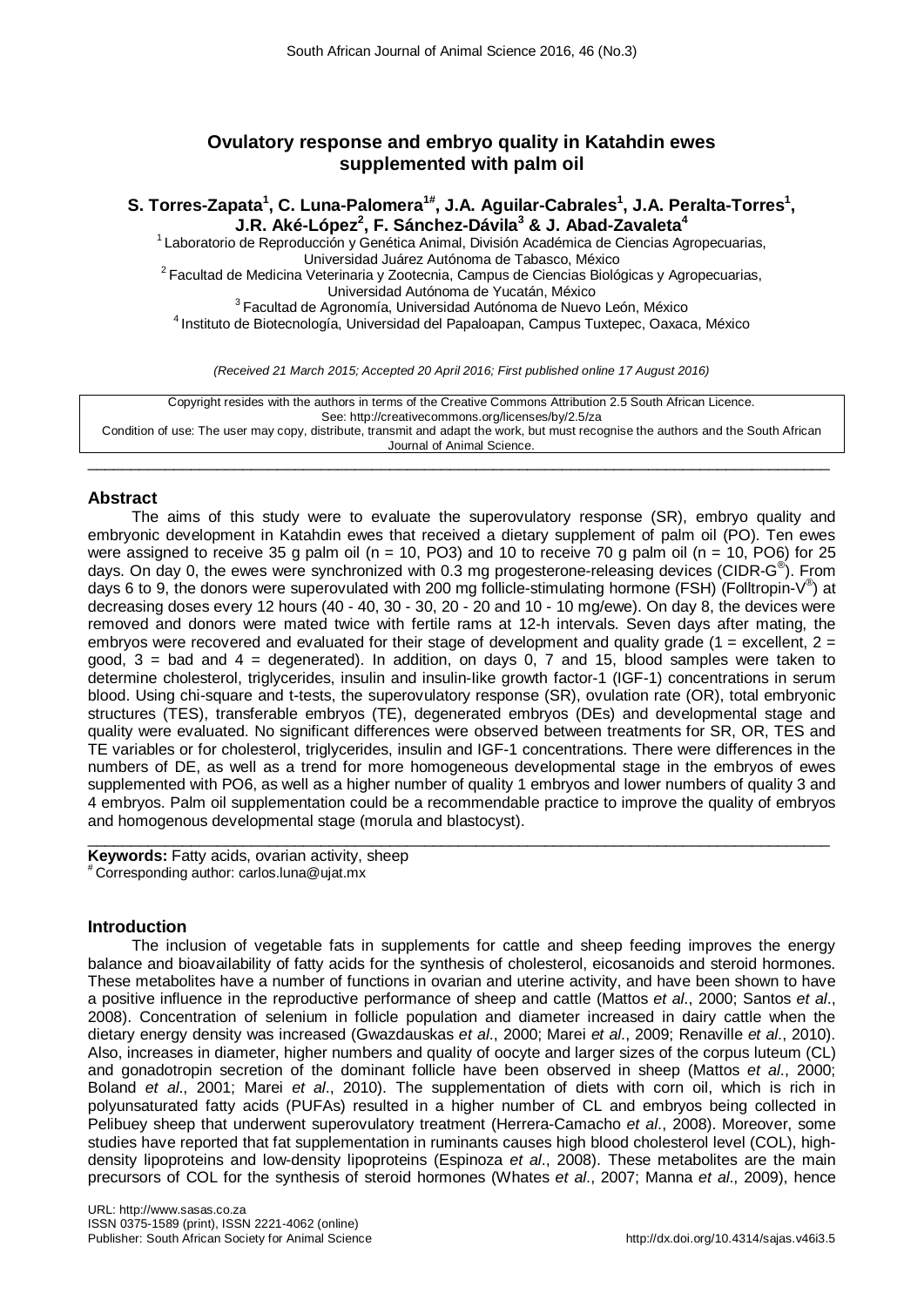contributing to improving the development of follicles and the steroid hormone-synthesizing capacity of the ovaries. Thus, it is important to determine the way in which the metabolism of vegetable fats relates to the ovarian response and quality of embryos in ewes.

The benefits to ovarian function, quality, number and size of the follicles of including a PUFA diet have been documented (Wonnacot *et al*., 2010; Meza- Villalvazo *et al*., 2013). Their effects in prostaglandins and steroid biosynthesis are mediated by alterations in the uterus gene expression, which in turn promotes development and embryo implantation (Wonnacot *et al*., 2010; Hughes *et al*., 2011; Waters *et al*., 2012).

In tropical regions there are diverse sources of feedstuffs rich in fatty acids (Velázquez & Gómez, 2010), such as oil extracted from the kernel of the African palm *(Elaeis guineensis)*, which exhibits an approximate content of 51% unsaturated fatty acids and 49% saturated fatty acids. Since the effectiveness of crude palm oil (PO) in the reproductive activity of ruminants has not been proven (Trujillo-Castillo *et al*., 2010), it is worth evaluating its potential in ewes that are intended for multiple ovulation and embryo transfer. The objectives of the present study were therefore to evaluate the SR, embryo quality grade and embryonic developmental stage, and their relation to certain lipid, insulin and IGF-1 metabolites in hair ewes whose feed has been supplemented with palm oil.

### **Materials and Methods**

The study was conducted from February to March 2014 (out-of-season breeding) in the municipality of Cunduacan, Tabasco, Mexico, which is located at 18°04'06.69720" N, -93°10'55.18200" W. In this region, a wet tropical climate prevails, with abundant rainfall in summer Am(w) (Garcia, 2004). The annual average temperature is 26 ºC, with mean annual precipitation of 2643 mm (INEGI, 2010). Under this premise, which was a completely randomized design, 20 Katahdin donors were used. The ewes were assigned to two groups: PO3 (n = 10;  $54.20 \pm 1.92$  kg; 3.9 body condition); and PO6 (n = 10,  $53.8 \pm 2.87$  kg; 3.85 body condition). Taking 1.1% dry matter intake as the base in maintenance (NRC, 1985), the ewes in PO3 received 3% (35 g) and those in PO6 received 6% (70 g) crude PO. The oil was mixed daily in a 500 g/ewe/d supplement containing 10.46 MJ/kg metabolizable energy (ME) and 135 g crude protein/kg. The conditioning period was eight days and the evaluation period 25 days. The superiority of treatments that include vegetable fats over a control group is evident, so a control group was not included in this study.

The ewes remained confined, with maize silage and water ad libitum. The handling procedures were conducted according to the Mexican Official Standard 051-ZOO-1995 guideline for humane handling and in accordance with the Mexican official standard of technical specifications for the production, care and use of experimental animals.

Reproductive performance evaluation in donor ewes included the superovulatory response (SR) (number of CL present in the ovaries), number of embryonic structures recovered, quality and embryo development stage. The donors underwent the following oestrous synchronization and superovulatory protocol: On day 0, the donors were synchronized with a short protocol, which included an intravaginal progesterone-releasing (0.3 mg) device (CIDR-G®, Pfizer, Hamilton, New Zealand), which was removed eight days after application (7:00). At intravaginal-device removal, 75 µg IM D-cloprostenol (Sincroprost, Bio-Zoo, Mexico) was applied. The donors were superovulated at a total dose of 200 mg FSH (Folltropin-V® Bioniche Animal Health, Ireland), administered at decreasing doses every 12 hours at 06:00 and 18:00 (40 - 40, 30 - 30, 20 - 20 and 10 - 10 mg/ewe), according to the manufacturer's protocol (Figure 1).



**Figure 1** Superovulation protocol and embryo recovery in ewes at decreasing doses of follicle-stimulating hormone.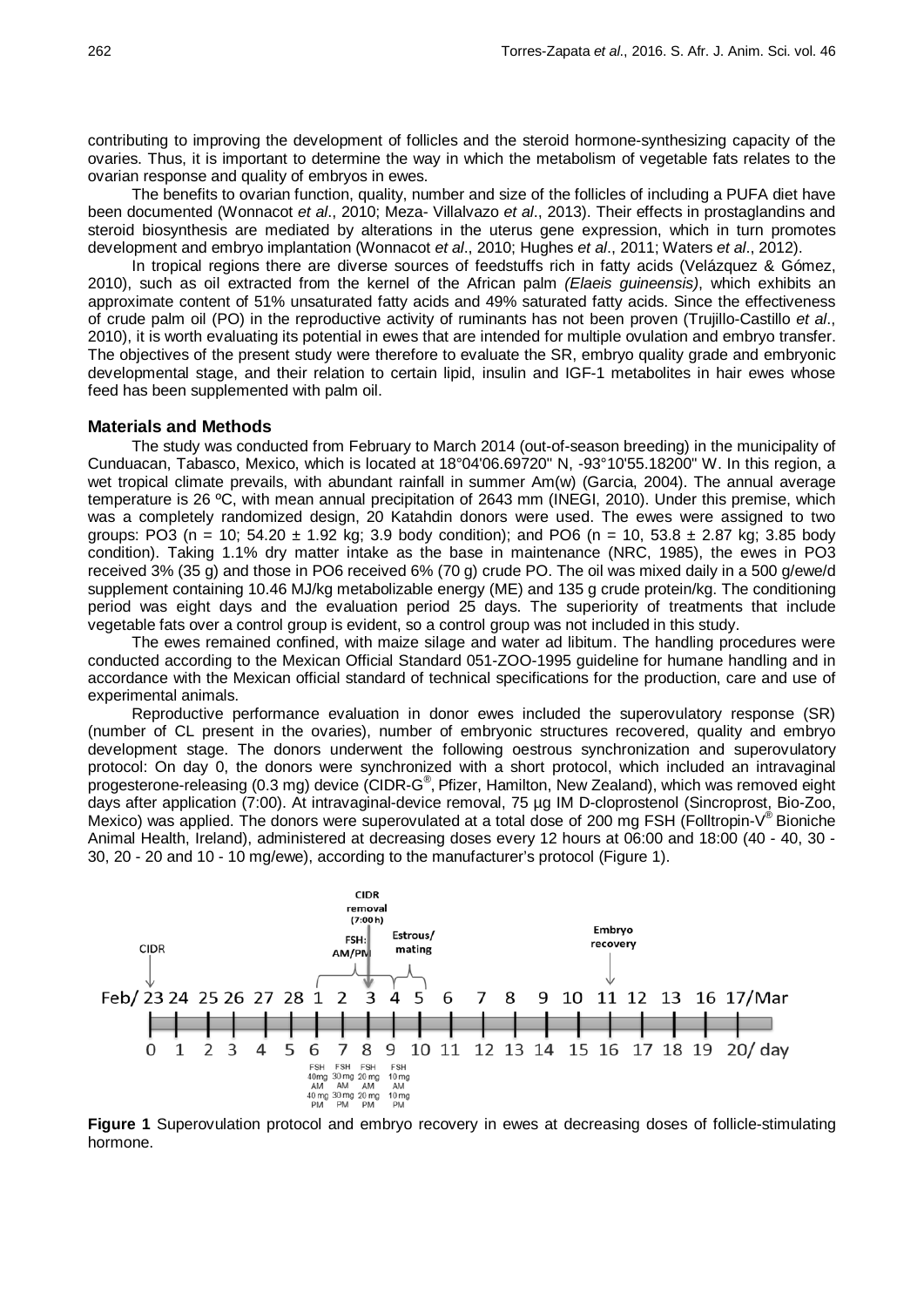The oestrous behaviour was monitored twice a day (7:00 and 18:00) with 1 h observation period, starting 18 hours after the removal of the intravaginal progesterone-releasing devices. A targeted mating was performed with fertile rams with two copulas at 12 h intervals.

To verify the superovulatory response (SR), a laparoscopic examination was performed with a 5 mm cannula (laparoscope, IVT). After confirming the response, a midline laparotomy was carried out seven days after mating to expose the uterine horns and recover the embryonic structures. Before this surgical procedure, the animals were sedated with 0.1 mg 2% intravenous xylazine (Pisa Agropecuaria, Mexico) per kg live weight and 5 mg intravenous ketamine (Ketalin, Probiomed, Mexico) per kg live weight The aseptic protocol included a trichotomy, which was performed cranially 1 cm above the mammary gland, and disinfection with 3% iodine solution. For local analgesia, a subcutaneous infiltration was carried out over the midline incision with 6 - 8 mL 2% lidocaine (Astra Zeneca, Mexico). After placing the surgical drape, a 4-cm incision was made above the udder to expose the uterine horn and record the number of corpus luteum (CL). Recovery of embryos was conducted by puncturing the horns at their base with a 14G x 1" catheter (Punzocat® ), where a latex-free, one-path 8 Fr urological catheter (ROB-NEL DOVER™) was inserted. A second puncture was made one cm below the first at the base of the uterine horn, using a 14G  $\times$  1" catheter (Punzocat® ), through which an endovenous catheter was inserted to apply 50 mL Hartmann's solution (Laboratorios Pisa, Mexico) to wash each horn twice.

To determine the blood metabolites of total cholesterol, triglycerides, insulin and IGF-1 concentrations, blood samples were obtained on days 0, 7, and 15. After the samples had been taken, blood serum was separated after letting the sample clot and settle down for 30 min at room temperature, then centrifuged at 3000 rpm, aspirated with a digital pipette, placed in Eppendorf 1.5 mL tubes and stored at −20 ºC until metabolites and hormones were quantified. Total cholesterol and triglycerides concentrations were determined using an immunosorbent assay at the metabolic chemistry laboratory of the Academic Division of Health Sciences, UJAT. The IGF-1 and insulin concentrations were determined by ELISA, using commercial kits (EIA-4140 and IEA-2935, DRG, Germany) at the animal reproduction laboratory of the Academic Division of Agricultural Sciences of UJAT. A variation coefficient (VC) of 2.6% and 2.9% was used during and between assays, respectively, for insulin; and a 6.6% and 7.7% VC, during and between essays, respectively, for IGF-1.

The SR percentage was determined based on the number of ewes with super ovulatory response versus the number of ewes per treatment multiplied by 100. Ovulation rate (OR) was determined through CL counting on both ovaries. The structures recovered were embryonic and non-embryonic. All embryos recovered were considered for the number of total embryonic structures (TES). These embryos were evaluated and classified on the basis of embryonic development and quality grade in accordance with the criteria set out by the International Society of Embryo Transfers (Wright *et al*., 2000), where Grades 1 (excellent) and grade 2 (good) corresponded with transferable embryos (TE) and degenerated or nontransferable embryo (DE) belonged to Grades 3 and 4. Fertilization rate (FR) was calculated with this equation:  $FR = TES / (TES+UNF) \times 100$ . Where:

TES = total embryonic structures

UNF = unfertilized oocytes

Recovery rate (RR) was calculated with this ratio:  $RR = [(TES+NES)/ CL)] \times 100$ 

NES = total non-embryonic structures

(For non-embryonic structures (NES), unfertilized oocytes and empty pellucid zones were considered) CL = number of corpus luteum.

A t-test was used to determine the effect of treatment on the SR, OR, RR, FR, TE and FR variables and other structures (pellucid zone and oocytes), and total embryos, TE and DE using chi-square by PROC FREQ from SAS. The stage of development and quality of embryos were analysed with the PROC CATMOD procedure from SAS. The t-test was carried out for these variables: total cholesterol, triglycerides, insulin and IGF-1 using the same statistical procedure.

# **Results**

The average SR of ewes was 75%. No statistical differences were observed in SR between the PO levels (Table 1). The average RR rate was 85%, with an average OR of 9.33 CLs per ewe. No significant differences were observed between PO3 and PO6. The FR was 82.2%, without statistical differences between treatments.

The average number of recovered structures (embryos, oocytes, and pellucid zone) was 7.87, with no differences between treatments (Table 2). The number of structures classified under other categories (pellucid zone and oocytes) were similar between treatments. The average number of TE (qualities grades 1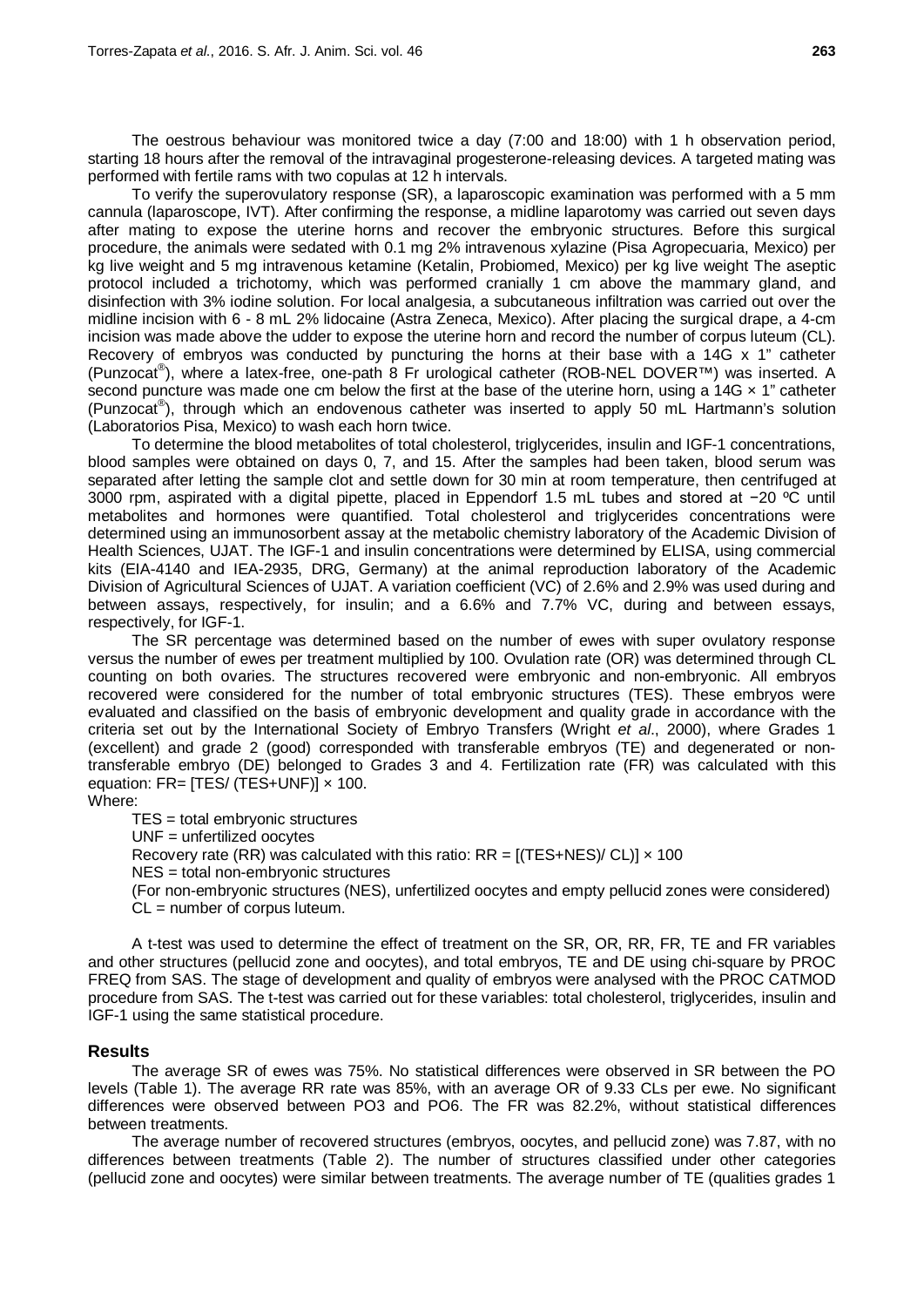and 2) was 2.86  $\pm$  0.74, without significant differences between treatments. However, a lower number of DE (*P* <0.04) was observed in ewes supplemented with 6% PO.

**Table 1** Means ± SE of superovulatory response in Katahdin ewes supplemented with 3% (PO3) and 6% (PO6) palm oil

| Variables evaluated           | PO <sub>3</sub> |        | PO <sub>6</sub> |        |         |
|-------------------------------|-----------------|--------|-----------------|--------|---------|
|                               | Mean            | $±$ SE | <b>Mean</b>     | $±$ SE | P-value |
| Number of ewes                | 10              |        | 10              |        | -       |
| Superovulatory response (%)   | 80.0(8)         | 12.65  | 70.0(7)         | 14.49  | 0.60    |
| Ovulation rate (number of CL) | 9.00            | 1.60   | 9.71            | 1.21   | 0.41    |
| Recovery rate (%)             | 85.8            | 12.03  | 84.3            | 11.58  | 0.81    |
| Fertilization rate (%)        | 86.2            | 12.38  | 77.7            | 10.03  | 0.51    |

SE: standard error; CL: corpus luteum; PO: palm oil.

**Table 2** Means ± SE of embryonic classification in Katahdin ewes supplemented with 3% (PO3) or 6% (PO6) of palm oil

| Variables evaluated                                 | PO <sub>3</sub> |                          | PO <sub>6</sub> |        | P-value |
|-----------------------------------------------------|-----------------|--------------------------|-----------------|--------|---------|
|                                                     | Mean            | $±$ SE                   | Mean            | $±$ SE |         |
| Number of ewes                                      | 8               | $\overline{\phantom{0}}$ | 7               | ٠      |         |
| Recovered structures                                | 7.75            | 2.01                     | 8.00            | 1.51   | 0.41    |
| Total embryos                                       | 6.12            | 1.78                     | 5.57            | 1.64   | 0.73    |
| Transferable embryos (quality<br>grades 1 and $2^*$ | 2.87            | 0.78                     | 2.85            | 1.38   | 0.99    |
| Degenerate embryos                                  | 3.25            | 1.95                     | 2.29            | 0.87   | 0.04    |
| Other structures                                    | 2.00            | 1.08                     | 1.67            | 0.76   | 0.28    |

SE: standard error; PO: palm oil. \*Quality grade 1 (excellent) and Quality grade 2 (good).

**Table 3** Embryonic structures according to stage of development and quality grade in Katahdin ewes supplemented with 3% (PO3) and 6% (PO6) palm oil

|                                 | PO <sub>3</sub>            | PO <sub>6</sub>            | P-value |  |
|---------------------------------|----------------------------|----------------------------|---------|--|
| <b>Embryonic classification</b> | <b>Structures observed</b> | <b>Structures observed</b> |         |  |
| Development stage 5*            | 11                         | 8                          | 0.07    |  |
| Development stage 6             | 6                          | 8                          | 0.07    |  |
| Development stage 7             | 1                          | 7                          | < 0.001 |  |
| Other development stage         | 13                         |                            | 0.005   |  |
| Quality 1**                     | 8                          | 14                         | 0.05    |  |
| Quality 2**                     | 10                         | 6                          | 0.34    |  |
| Quality 3 and 4**               | 14                         | 4                          | 0.01    |  |

PO: palm oil.

\* Development stage:  $5 =$  early blastocyst;  $6 =$  blastocyst;  $7 =$  expanded blastocyst.

\*\*Quality: 1 = excellent and good embryos; 2 = average embryos; 3 = poor embryos; 4 = degenerated embryos.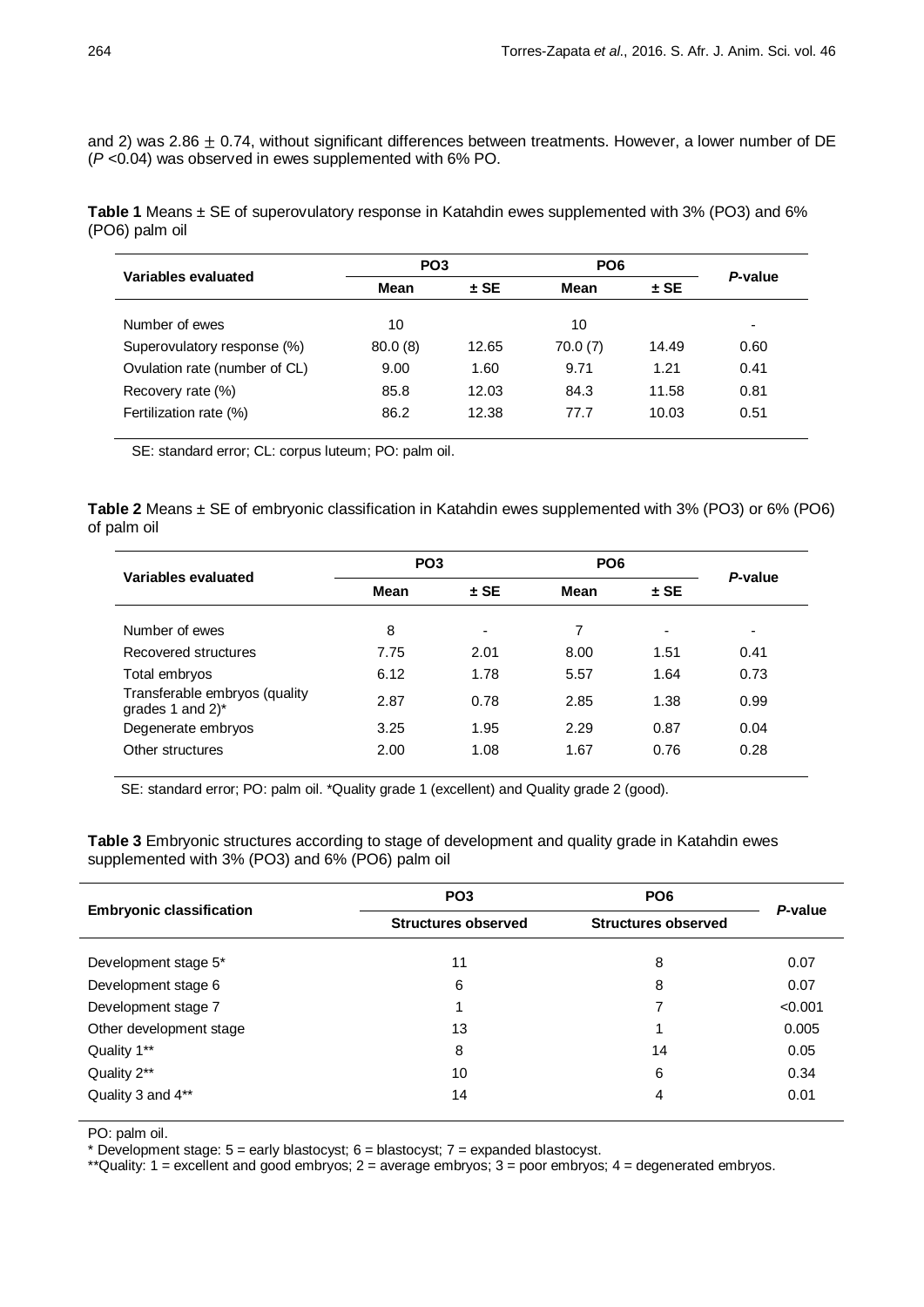An analysis by developmental stage showed that most of the embryos from ewes supplemented with 6% PO displayed (Table 3) a trend towards blastocysts (*P* = 0.07) and expanded blastocysts (*P* <0.001), versus the ewes supplemented with 3% PO, where there was a trend towards a greater number of early blastocyst stages (*P* = 0.07) and other lower developmental stage (*P* <0.05). The ewes supplemented with 6% PO showed greater numbers (*P* = 0.05) of embryos classified under quality 1 (excellent and good), and a lower number ( $P = 0.01$ ) classified under qualities 3 and 4 (poor and degenerated).

No statistical differences were found in the concentrations of cholesterol, triglycerides, insulin and IGF metabolites between ewes supplemented with 3% and 6% PO (Table 4). Hence, there is no conclusive evidence that shows a relationship between the SR and the quality of embryos.

| Table 4 Means ± SE of cholesterol, triglyceride, insulin and insulin-like growth factor-1 concentrations in |  |
|-------------------------------------------------------------------------------------------------------------|--|
| Katahdin ewes supplemented with 3% (PO3) and 6% (PO6) palm oil                                              |  |

| Treatment       | <b>COL</b><br>(mq/dL) | <b>TRIG</b><br>(mq/dL) | <b>INSUL</b><br>(ng/mL) | IGF-1<br>(ng/mL)   |
|-----------------|-----------------------|------------------------|-------------------------|--------------------|
| PO <sub>3</sub> | $85.57 \pm 9.34$      | $29.83 \pm 8.53$       | $0.57 \pm 0.08$         | $182.28 \pm 15.02$ |
| PO <sub>6</sub> | $80.04 \pm 7.69$      | $40.43 \pm 9.68$       | $0.40 \pm 0.07$         | $189.55 \pm 21.16$ |

 $a, b$  Different literals between rows are statistically different ( $P$  < 0.05).

COL: cholesterol; TRIG: triglyceride, INSUL; IGF-1: insulin-like growth factor-1.

## **Discussion**

Multiple ovulation and embryo transference procedures have been applied in sheep and other species as successful tools to enhance genetic progress by promoting the progeny multiplication of genetically superior animals and to preserve genetic material (Bari *et al*., 1999; Mayorga *et al*., 2011; Bruno-Galarraga *et al*., 2014).

The results achieved in SR and OR, and structures and embryos recovered in this study (out-ofseason breeding) were comparable with those reported by Bettencourt *et al.* (2008) in Black Merino ewes. In spring, these authors reported an SR of 68.8% with ovulation, fertilization and recovery rates of 12.5%, 92.7% and 80%, respectively. However, the number of freezable embryos was 8.3, a greater number than the number of TES obtained in this study.

It has been reported that the SR in donor females is determined by the hormone treatment (Mayorga *et al*., 2011), the number of TE (Bruno-Galarraga *et al*., 2014), the season of year (McEvoy *et al*., 1998; Forcada *et al*., 2006; Bettencour *et al*., 2008), and nutritional effects, such as the inclusion of fats in the diet (Huang *et al*., 2009). These factors are related directly or indirectly to fertilization and recovery rate (RR) (Mayorga *et al*., 2011).

The results are similar to those reported by Bari *et al*. (1999), with an average of 8.6 to 10.0 TES per ewe, an OR between 9.5 and 11.7 CLs, an SR between 65.6% and 72.9%, and an FR between 75.2% and 82.0%. The results in this study were comparable with those reported by Mayorga *et al.* (2011), with OR, RR and FR of 7.0 CLs, 80% and 80%, respectively, using intravaginal sponges with 40 mg flurogestone acetate.

In terms of the quality of embryos associated with dietary fat supplementation, the types of fatty acids and the energy levels in the diet could have a positive impact on the reproductive aspects of ewes (Fouladi-Nashta *et al*., 2009). The results of this study show positive effects of PO addition in a ratio of 6% in ewes, because a lower number of DE was observed, together with a greater number of embryos of excellent or good quality, and hence a lower number of poor or DE.

These results are supported by the studies of several authors in which various sources of fat and their fatty acids were evaluated (Wonnacot *et al*., 2010; Herrera Camacho *et al*., 2011). Zeron *et al*. (2002) by administering fish oil in calcium soap to sheep, found better quality oocytes and membrane integrity in relation to a greater ratio of fatty acids in plasma, follicular liquid and cumulus cells, which match the results of Morei *et al*. (2009, 2010). Meza-Villalvazo *et al.* (2013) observed a greater ratio (77.5%) of oocytes classified under excellent or good quality in sheep supplemented with 3% and 6% corn oil versus sheep that did not receive corn oil (46%). In addition, the ratios of regular and poor-quality oocytes increased in sheep that that did not receive corn oil (56%), compared with those that received 3% and 6% corn oil.

The addition of dietary fat improves not only the quantity and quality of oocytes, but also early embryonic environment and development (Ashworth *et al.,* 2009; Hughes *et al*., 2011). Uniformity in the early embryonic developmental stage is related to the time of service and the day on which the embryo recovery is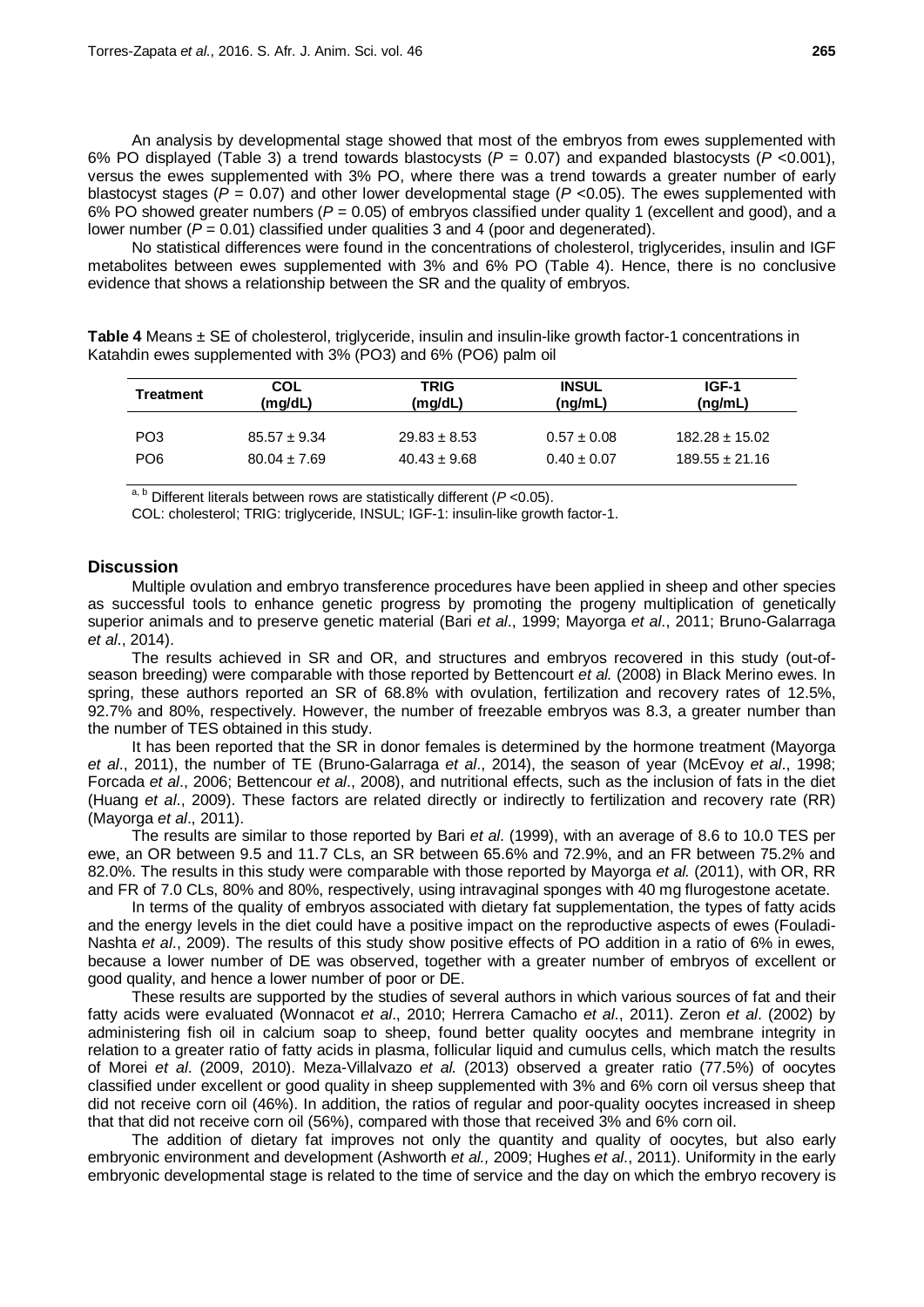performed. However, the differences found in this study for more uniform embryonic development in developmental stages 6 and 7 (blastocyst and expanded blastocyst) in ewes supplemented with 6% PO may be associated with the positive effect of PUFAs (omega 3 and 6) (Akbarinejad *et al*., 2012) in PO on ovarian and uterine environment, which favours follicular development, fertilization, embryonic development and viability, all of which are consistent with the improvement of oocyte quality as the PUFA levels are increased (Meza-Villalvazo *et al*., 2014). It is well known that the provision of PUFAs modifies cell processes positively, including biosynthesis of prostaglandins, steroidogenesis, regulation of transcription factor, maternal immune response and remodelling of uterine tissue (Waters *et al*., 2012), as was observed by several authors using various sources of PUFAs (Webb *et al*., 2003; Childs *et al*., 2008; Waleed *et al*., 2010; McEvoy *et al*., 2012).

The inclusion of long-chain n-3-PUFAs probably regulates the expression of a number of genes in the endometrium, which may influence uterine function and, consequently, the survival of embryos (Coyne *et al*., 2008; 2011), which has been proven through a reduction in the concentration of phospholipase A2, followed by a decrease in genic expression, hence reducing the availability of arachidonic acid for the production of series 2 prostaglandins (Waters *et al*., 2012).

Steroid hormones are essential in reproductive processes (Manna *et al*., 2009). In steroidogenesis, the transport of cholesterol inside the mitochondria by the steroidogenic acute regulatory protein (STAR) is a limiting stage in the production of steroid hormones (Manna *et al.*, 2005). Prostaglandin F<sub>2α</sub> (PGF<sub>2α</sub>) may inhibit the genic expression of STAR in the CL and ovaries in several species (Fiedler *et al*., 1999). It is known today (Waters *et al*., 2012) that PUFAs promote an increase in the expression of STAR, which is an indication of a decrease in the luteotropic effect of  $PGF_{2\alpha}$ , favouring the development, survival and reduction of DE (Santos *et al*., 2008).

In these metabolic processes, lipids, glucose, IGF-1 and insulin act in a coordinated and synergic fashion with gonadotropins in folliculogenesis (Webb *et al*., 1999). Childs *et al*. (2008) reported that supplementation with n-3-PUFA leads to an increase in the concentrations of COL and systemic IGF-1 and a decrease in the number of DE in heifers. This agrees with the results of this study, in which lower levels of COL and higher levels of IGF-1 were observed in the ewes supplemented with PO6, with no statistical differences with regard to PO3, probably because of the similarity in the provision of fatty acids between the two treatments, which prevented finding any differences.

The similarity between the levels of insulin in animals of the two treatment groups is probably because fatty acids of the same source were provided to both groups. In this sense, Espinoza *et al.* (2008) compared the dietary supplementation of sheep with fats from different sources, diets with no additional fat, and those with calcium soap and bovine fat, and reported higher levels of insulin in the animals that consumed bovine fat, since the monounsaturated fatty acids (oleic) increased the level of rumen propionate, thus influencing the level of insulin (Sano *et al*., 1995; Espinoza *et al*., 2008).

#### **Conclusions**

In ewes supplemented with 6% PO, a higher number of embryos were recovered with more homogeneous developmental stage and better quality. Supplementation with PO in the preparation of donor ewes may be a recommendable practice contributing to an improvement in the quality of embryos, but not to ovulatory response and embryo yield.

### **Acknowledgements**

The authors wish to acknowledge the Faculty Improvement Programme (PROMEP) for financing project UJAT-CA-221, as well as H. Pérez for donating the ewes for this experiment.

#### **Authors' Contributions**

STZ was an undergraduate student in the project. CLP, JAAC, JAPT and RJAL were in charge of project design and project implementation. All co-authors participated in collating the results, carrying out statistical analyses, interpreting the study, writing and correcting the manuscript.

#### **Conflict of Interest Declaration**

The authors declare that they have no conflicts of interest. They also confirm that this manuscript has been read and approved by all authors and that the order of authors listed in the manuscript has been approved by all of them.

### **References**

- [Akbarinejad,](http://ijvr.shirazu.ac.ir/?_action=article&au=8332&_au=V.++Akbarinejad) V., [Niasari-Naslaji, A.,](http://ijvr.shirazu.ac.ir/?_action=article&au=1866&_au=A.++Niasari-Naslaji) [Mahmoudzadeh,](http://ijvr.shirazu.ac.ir/?_action=article&au=1866&_au=A.++Niasari-Naslaji) H. & [Mohajer,](http://ijvr.shirazu.ac.ir/?_action=article&au=8334&_au=M.++Mohajer) M., 2012. Effects of diets enriched in different sources of fatty acids on reproductive performance of Zel sheep. Iran. J. Vet. Res. 13, 310-316.
- [Ashworth, C.J.,](https://www.ncbi.nlm.nih.gov/pubmed/?term=Ashworth%20CJ%5bAuthor%5d&cauthor=true&cauthor_uid=19833647) [Toma,](https://www.ncbi.nlm.nih.gov/pubmed/?term=Toma%20LM%5bAuthor%5d&cauthor=true&cauthor_uid=19833647) L.M. & [Hunter,](https://www.ncbi.nlm.nih.gov/pubmed/?term=Hunter%20MG%5bAuthor%5d&cauthor=true&cauthor_uid=19833647) M.G., 2009. Nutritional effects on oocyte and embryo development in mammals: implications for reproductive efficiency and environmental sustainability. [Philos.](https://www.ncbi.nlm.nih.gov/pubmed/?term=ashworth+et+al.+2009%2c+embryo+quality) Trans. R. Soc. Lond. B. Biol. Sci. 364, 3351-3361.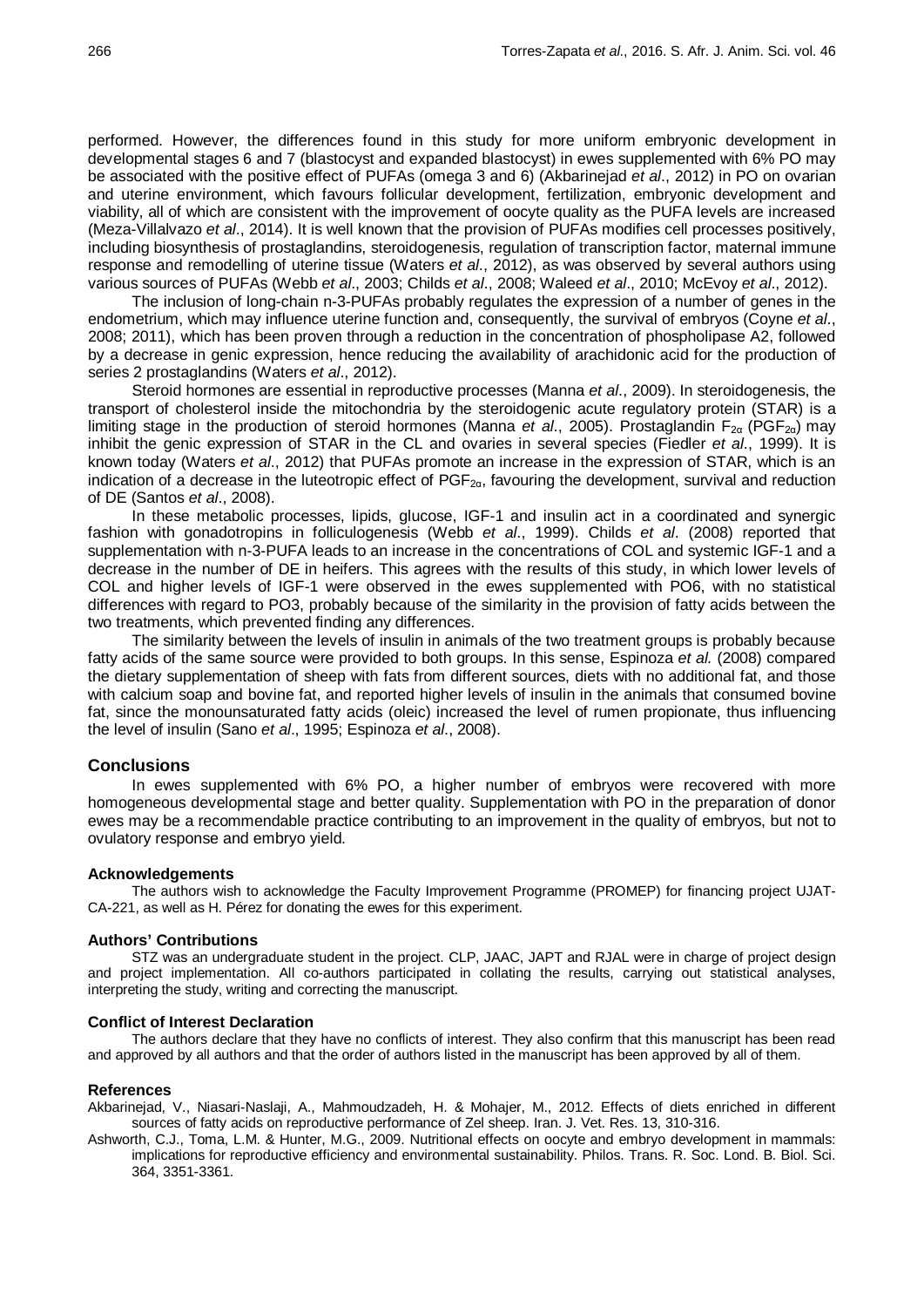- Bari, F., Khalid, M., Haresign, W., Murray, A. & Merre, B., 1999. Effect of mating system, flushing procedure, progesterone dose and donor ewe age on the yield and quality of embryos within a MOET program in sheep. Theriogenol. 52, 727-742.
- Bettencourt, E.M., Bettencourt, C.M., Chagas e Silva, J., Ferreira, P., Manito, C.I., Matos, C.M., Romao, R.J. & Rocha, A., 2008. Effect of season and gonadotrophin preparation on superovulatory response and embryo quality in Portuguese Black Merinos. Small Rumin. Res. 74, 134-139.
- Boland, M.P., Lonergan, P. & Callaghan, D.O., 2001. Effect of nutrition on endocrine parameters, ovarian physiology, and embryos development. Theriogenol. 55, 1323-1340.
- Bruno-Galarraga, M.M., Cueto, M., Gibbons, A.E., Pereyra-Bonnet, F., Catalano, R. & Gonzalez-Bulnes, A., 2014. Repeatability of superovulatory response to successive FSH treatments in Merino sheep. Small Rumin. Res. 120, 84-89.
- Childs, S., Hennessy, A.A., Sreenan, J.M., Wathes, D.C., Cheng, Z., Stanton, C., Diskin, M.G. & Kenny, D.A., 2008. Effect of level of dietary n-3 polyunsaturated fatty acid supplementation on systemic and tissue fatty acid concentrations and on selected reproductive variables in cattle. Theriogenol. 70, 595-611.
- Coyne, G.S., Kenny, D.A., Childs, S., Sreenan, J.M. & Waters, S.M., 2008. Dietary n-3 polyunsaturated fatty acids alter the expression of genes involved in prostaglandin biosynthesis in the bovine uterus. Theriogenol. 70, 772-782.
- Coyne, G.S., Kenny, D.A. & Waters, S.M., 2011. Effect of dietary n-3 polyunsaturated fatty acid supplementation on bovine uterine endometrial and hepatic gene expression of the insulin-like growth factor system. Theriogenol. 75, 500-512.
- Espinoza, J.L., Palacios, A., Ortega, R. & Guillén, A., 2008. Effect of fat supplementation on serum concentrations of progesterone, insulin, growth hormone and some lipid metabolites in Pelibuey ewes. Arch. Med. Vet. 40, 135-140.
- Fiedler, E.P., Plouffe Jr., L., Hales, D.B., Hales, K.H. & Khan, I., 1999. Prostaglandin F (2 alpha) induces a rapid decline in progesterone production and steroidogenic acute regulatory protein expression in isolated rat corpus luteum without altering messenger ribonucleic acid expression. Biol. Reprod. 61, 643-650.
- Fouladi-Nashta, A.A., Wonnacott, K.E., Gutierrez, G.C., Gong, J.G., Sinclair, K.D., Garnsworthy, P.C. & Webb, R., 2009. Oocyte quality in lactating dairy cows fed on high levels of n-3 and n-6 fatty acids. Reprod. 138, 771-781.
- Garcia, E., 2004. Modifications to the System Köppen climate classification. 5th ed. Book series number 6. Institute of Geography, Universidad Nacional Autónoma de México. p. 51. (in Spanish).
- [Ghaffarilaleh,](http://www.ncbi.nlm.nih.gov/pubmed/?term=Ghaffarilaleh%20V%5BAuthor%5D&cauthor=true&cauthor_uid=25015785) V., [Fouladi-Nashta,](http://www.ncbi.nlm.nih.gov/pubmed/?term=Fouladi-Nashta%20A%5BAuthor%5D&cauthor=true&cauthor_uid=25015785) A. & [Paramio,](http://www.ncbi.nlm.nih.gov/pubmed/?term=Paramio%20MT%5BAuthor%5D&cauthor=true&cauthor_uid=25015785) M.T., 2014. Effect of α-linolenic acid on oocyte maturation and embryo development of prepubertal sheep oocytes. Theriogenol. 82, 686-696.
- Gwazdauskas, F.C., Kendrick, K.W., Pryor, A.W. & Bailey, T.L., 2000. Impact of follicular aspiration on folliculogenesis as influenced by dietary energy and stage of lactation. Symposium: Folliculogenesis in the Bovine Ovary. J. Dairy Sci. 83, 1625-1634.
- Herrera-Camacho, J., Ake-Lopez, R., Ku-Vera, J.C., Williams, G.L. & Quintal-Franco, J.A., 2008. Ovulatory response and embryo quality and development in superovulated Pelibuey ewes supplemented with polyunsaturated fatty acids in the diet. Tec. Pecu. Mex. 46, 107-117.
- Herrera-Camacho, J., Soberano-Martínez, A., Orozco-Duran, K.E., Aguilar-Pérez, C. & Ku-Vera, J.C., 2011. Effect of fatty acids on reproductive performance of ruminants, artificial insemination in farm animals. Ed: Manafi, M., ISBN: 978-953-307-312-5, In: Tech, DOI: 10.5772/16938. Available from: [http://www.intechopen.com/books/artificial-insemination-in-farm-animals/effect-of-fatty-acids-on-reproductive](http://www.intechopen.com/books/artificial-insemination-in-farm-animals/effect-of-fatty-acids-on-reproductive-performance-of-ruminants)[performance-of-ruminants.](http://www.intechopen.com/books/artificial-insemination-in-farm-animals/effect-of-fatty-acids-on-reproductive-performance-of-ruminants)
- Huang, Y., Schoonmaker, J.P., Oren, S.L., Trenkle, A. & Beitz, D.C., 2009. Calcium salts of CLA improve availability of dietary CLA. Livest. Sci. 122, 1-7.
- [Hughes,](http://www.ncbi.nlm.nih.gov/pubmed/?term=Hughes%20J%5BAuthor%5D&cauthor=true&cauthor_uid=21045166) J., [Kwong,](http://www.ncbi.nlm.nih.gov/pubmed/?term=Kwong%20WY%5BAuthor%5D&cauthor=true&cauthor_uid=21045166) W.Y., [Li,](http://www.ncbi.nlm.nih.gov/pubmed/?term=Li%20D%5BAuthor%5D&cauthor=true&cauthor_uid=21045166) D. & [Salter,](http://www.ncbi.nlm.nih.gov/pubmed/?term=Salter%20AM%5BAuthor%5D&cauthor=true&cauthor_uid=21045166) A.M., 2011. Effects of omega-3 and -6 polyunsaturated fatty acids on ovine follicular cell steroidogenesis, embryo development and molecular markers of fatty acid metabolism. Reprod. 141, 105-118.
- INEGI, 2010. National Institute of Statistics, Geography and Informatics. México. Available in: http://www.beta.inegi.org.mx/app/mapa/espacioydatos/
- Manna, P.R. & Stocco, D.M., 2005. Regulation of the steroidogenic acute regulatory protein expression: functional and physiological consequences. Curr Drug Targets Immune. Endocr. Metabol. Disord. 5, 93-108.
- Manna, P.R., Dyson, M.T. & Stocco, D.M., 2009. Regulation of the steroidogenic acute regulatory protein gene expression: present and future perspectives. Mol. Hum. Reprod. 15, 321-333.
- Marei, W.F., Wathes, D.C. & Fouladi-Nashta, A.A., 2009. The effect of linolenic acid on bovine oocyte maturation and development. Biol. Reprod. 81, 1064-1072.
- Marei, F.W., Wathes, D.C. & Fouladi-Nashta, A.A., 2010. Impact of linoleic acid on bovine oocyte maturation and embryo development. Reprod. 139, 979-988.
- [Mattos,](http://www.ncbi.nlm.nih.gov/pubmed?term=Mattos%20R%5BAuthor%5D&cauthor=true&cauthor_uid=10711734) R., [Staples,](http://www.ncbi.nlm.nih.gov/pubmed?term=Staples%20CR%5BAuthor%5D&cauthor=true&cauthor_uid=10711734) C.R. & [Thatcher,](http://www.ncbi.nlm.nih.gov/pubmed?term=Thatcher%20WW%5BAuthor%5D&cauthor=true&cauthor_uid=10711734) W.W., 2000. Effects of dietary fatty acids on reproduction in ruminants. [Rev](http://www.ncbi.nlm.nih.gov/pubmed/10711734)  [Reprod.](http://www.ncbi.nlm.nih.gov/pubmed/10711734) 5, 38-45.
- Mayorga, I., Mara, L., Sanna, D., Stelletta, C., Morgante, M., Casu, S. & Dattena, M., 2011. Good quality sheep embryos produced by superovulation treatment without the use of progesterone devices. Theriogenol. 75, 1661-1668.
- Meza-Villalvazo, V., Magaña, H., Sandoval, C., Morales, M., Chay, A. & Trejo, A., 2013. Effect of polyunsaturated fatty acids on follicular population and oocyte quality in Pelibuey sheep. Universidad y Ciencia. 29, 255-261.
- Meza-Villalvazo, V., Trejo Córdova, A., Magaña Sevilla, H., Sandoval Castro, C., Chay-Canul, A., Cavazos Garduño, A. & Martínez-Sánchez, C., 2014. Metabolic profile of conjugated linoleic acid isomers and oocyte quality in hair ewes. Nova Scientia 6, 287-303.